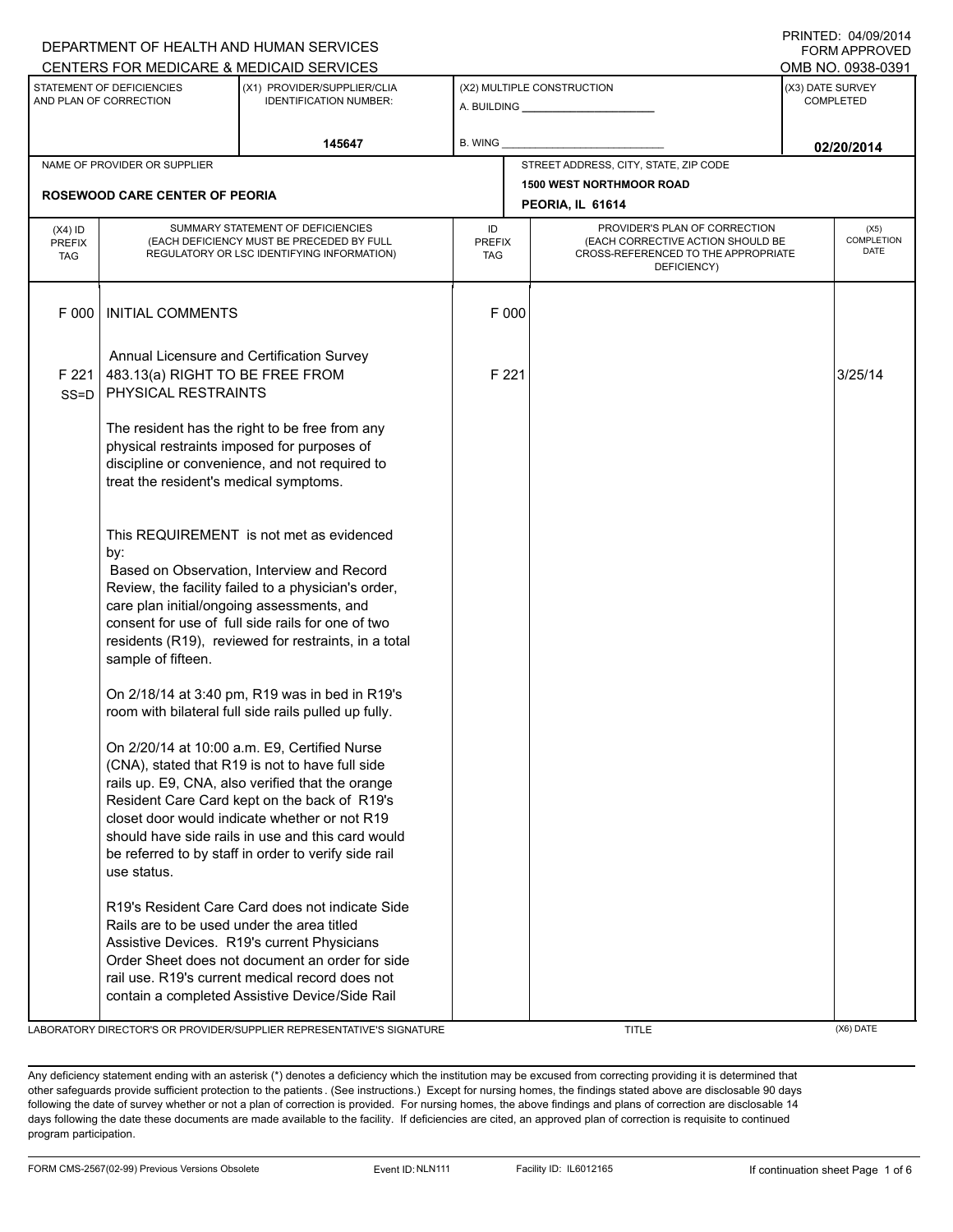| CENTERS FOR MEDICARE & MEDICAID SERVICES                                                                                                                                                                                                                                                                                                                                                                                                                                                                                                                                                                                                                                                                                                                                                                                                                                                                                                      |                                                                                                                                                                                                                                                                                                                                                                                                                                                                                                                                      |                |                                                                                                                                                               |            | <b>FORM APPROVED</b><br>OMB NO. 0938-0391 |                                          |
|-----------------------------------------------------------------------------------------------------------------------------------------------------------------------------------------------------------------------------------------------------------------------------------------------------------------------------------------------------------------------------------------------------------------------------------------------------------------------------------------------------------------------------------------------------------------------------------------------------------------------------------------------------------------------------------------------------------------------------------------------------------------------------------------------------------------------------------------------------------------------------------------------------------------------------------------------|--------------------------------------------------------------------------------------------------------------------------------------------------------------------------------------------------------------------------------------------------------------------------------------------------------------------------------------------------------------------------------------------------------------------------------------------------------------------------------------------------------------------------------------|----------------|---------------------------------------------------------------------------------------------------------------------------------------------------------------|------------|-------------------------------------------|------------------------------------------|
| STATEMENT OF DEFICIENCIES<br>(X1) PROVIDER/SUPPLIER/CLIA<br>AND PLAN OF CORRECTION<br><b>IDENTIFICATION NUMBER:</b>                                                                                                                                                                                                                                                                                                                                                                                                                                                                                                                                                                                                                                                                                                                                                                                                                           |                                                                                                                                                                                                                                                                                                                                                                                                                                                                                                                                      |                | (X2) MULTIPLE CONSTRUCTION                                                                                                                                    |            | (X3) DATE SURVEY<br><b>COMPLETED</b>      |                                          |
|                                                                                                                                                                                                                                                                                                                                                                                                                                                                                                                                                                                                                                                                                                                                                                                                                                                                                                                                               | 145647                                                                                                                                                                                                                                                                                                                                                                                                                                                                                                                               | <b>B. WING</b> |                                                                                                                                                               | 02/20/2014 |                                           |                                          |
| NAME OF PROVIDER OR SUPPLIER                                                                                                                                                                                                                                                                                                                                                                                                                                                                                                                                                                                                                                                                                                                                                                                                                                                                                                                  |                                                                                                                                                                                                                                                                                                                                                                                                                                                                                                                                      |                | STREET ADDRESS, CITY, STATE, ZIP CODE                                                                                                                         |            |                                           |                                          |
| <b>ROSEWOOD CARE CENTER OF PEORIA</b>                                                                                                                                                                                                                                                                                                                                                                                                                                                                                                                                                                                                                                                                                                                                                                                                                                                                                                         |                                                                                                                                                                                                                                                                                                                                                                                                                                                                                                                                      |                | <b>1500 WEST NORTHMOOR ROAD</b><br>PEORIA, IL 61614                                                                                                           |            |                                           |                                          |
| $(X4)$ ID<br><b>PREFIX</b><br><b>TAG</b>                                                                                                                                                                                                                                                                                                                                                                                                                                                                                                                                                                                                                                                                                                                                                                                                                                                                                                      | SUMMARY STATEMENT OF DEFICIENCIES<br>(EACH DEFICIENCY MUST BE PRECEDED BY FULL<br>REGULATORY OR LSC IDENTIFYING INFORMATION)                                                                                                                                                                                                                                                                                                                                                                                                         |                | PROVIDER'S PLAN OF CORRECTION<br>ID<br>(EACH CORRECTIVE ACTION SHOULD BE<br><b>PREFIX</b><br>CROSS-REFERENCED TO THE APPROPRIATE<br><b>TAG</b><br>DEFICIENCY) |            |                                           | (X5)<br><b>COMPLETION</b><br><b>DATE</b> |
| F 221<br>Continued From page 1<br>Assessment form nor a Consent form for Side<br>Rail usage.<br>the facility, verified that there was no Doctor's<br>order, no Side Rail Consent nor a Side Rail<br>Assessment for R19.<br>On 2/20/14 at 10:07 am E8, Registered Nurse<br>(RN) stated that when there is no order for full<br>bottom rail of the bed in the lowest position.<br>On 2/20/14 at 11:45 am E7, Maintenance<br>from usage. E7 verified that the only time the<br>clamps are to be removed is when there is a<br>Doctor's order to enable Full side rails for a<br>the full side rails for use. E7 also verified that<br>side rails when he went into R19's room to<br>disable the full side rails on R19's bed this<br>morning.<br>F323<br>483.25(h) FREE OF ACCIDENT<br>HAZARDS/SUPERVISION/DEVICES<br>$SS = D$<br>The facility must ensure that the resident<br>as is possible; and each resident receives<br>prevent accidents. | On 2/19/14 at 11:10 am, E6, Corporate Nurse for<br>side rails for any resident, the full side rails are<br>disabled by the Maintenance Supervisor to the<br>Supervisor, stated that every resident bed should<br>have clamps on the full side rails, disabling them<br>specific resident. E7 also stated that anyone can<br>remove the clamps with a screwdriver and enable<br>there were no clamps present today on R19's full<br>environment remains as free of accident hazards<br>adequate supervision and assistance devices to | F 221<br>F 323 |                                                                                                                                                               |            | 3/25/14                                   |                                          |

FORM CMS-2567(02-99) Previous Versions Obsolete Event ID:NLN111 Facility ID: IL6012165 If continuation sheet Page 2 of 6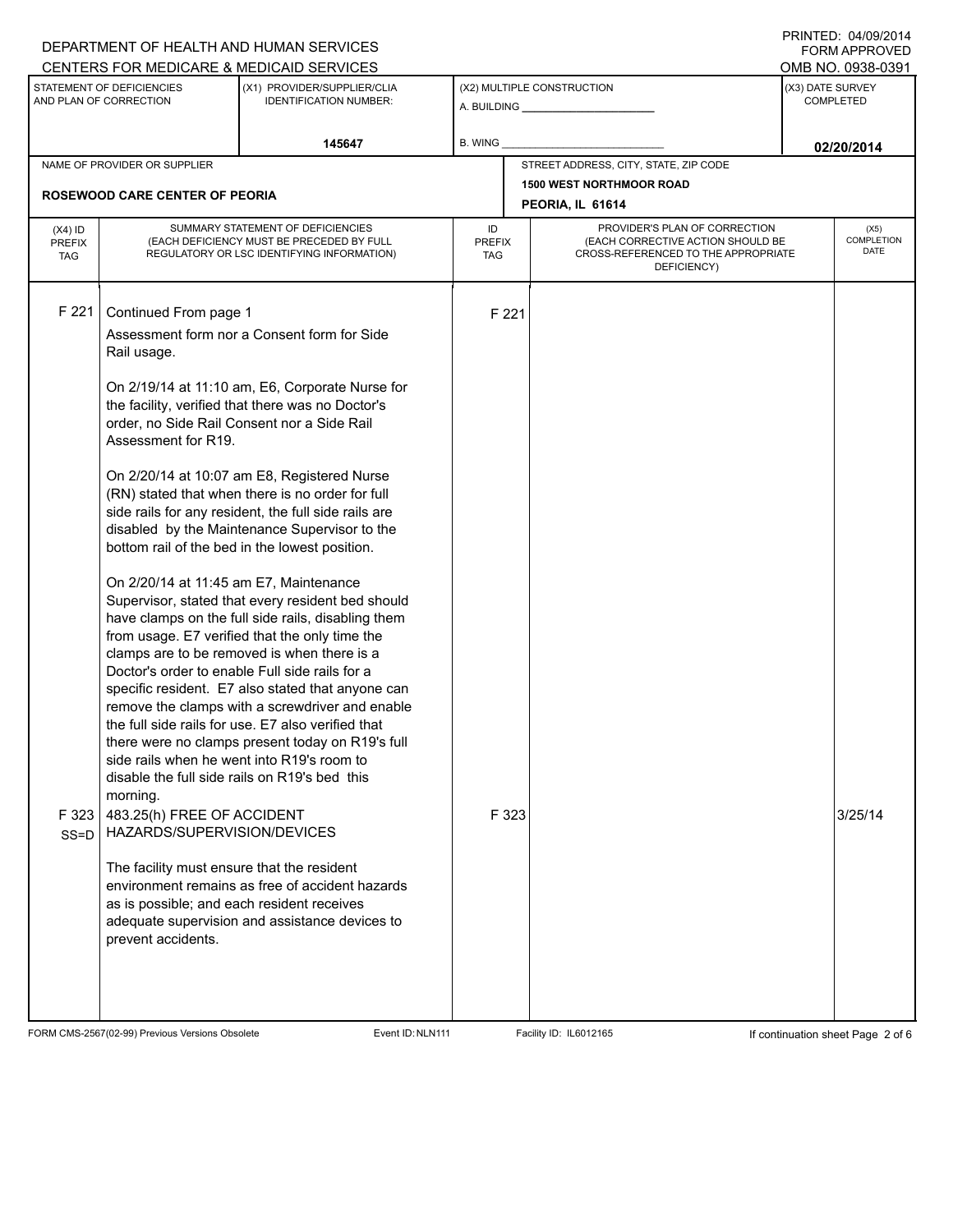|                                                                                                                     |                                                                                                                                                                                                                                                                                 | DEPARTMENT OF HEALTH AND HUMAN SERVICES<br>CENTERS FOR MEDICARE & MEDICAID SERVICES                                                                                                                                                                                                                                                                                                                                                                                                                                                                                                                                                                                                                                                                                                                                                                                                                                                                                                                                                                  |                                   |       |                                                                                                                          |  | FININILLU. UHUJIZU IH<br><b>FORM APPROVED</b><br>OMB NO. 0938-0391 |
|---------------------------------------------------------------------------------------------------------------------|---------------------------------------------------------------------------------------------------------------------------------------------------------------------------------------------------------------------------------------------------------------------------------|------------------------------------------------------------------------------------------------------------------------------------------------------------------------------------------------------------------------------------------------------------------------------------------------------------------------------------------------------------------------------------------------------------------------------------------------------------------------------------------------------------------------------------------------------------------------------------------------------------------------------------------------------------------------------------------------------------------------------------------------------------------------------------------------------------------------------------------------------------------------------------------------------------------------------------------------------------------------------------------------------------------------------------------------------|-----------------------------------|-------|--------------------------------------------------------------------------------------------------------------------------|--|--------------------------------------------------------------------|
| STATEMENT OF DEFICIENCIES<br>(X1) PROVIDER/SUPPLIER/CLIA<br>AND PLAN OF CORRECTION<br><b>IDENTIFICATION NUMBER:</b> |                                                                                                                                                                                                                                                                                 | (X2) MULTIPLE CONSTRUCTION                                                                                                                                                                                                                                                                                                                                                                                                                                                                                                                                                                                                                                                                                                                                                                                                                                                                                                                                                                                                                           |                                   |       | (X3) DATE SURVEY<br><b>COMPLETED</b>                                                                                     |  |                                                                    |
|                                                                                                                     |                                                                                                                                                                                                                                                                                 | 145647                                                                                                                                                                                                                                                                                                                                                                                                                                                                                                                                                                                                                                                                                                                                                                                                                                                                                                                                                                                                                                               | <b>B. WING</b>                    |       | 02/20/2014                                                                                                               |  |                                                                    |
|                                                                                                                     | NAME OF PROVIDER OR SUPPLIER                                                                                                                                                                                                                                                    |                                                                                                                                                                                                                                                                                                                                                                                                                                                                                                                                                                                                                                                                                                                                                                                                                                                                                                                                                                                                                                                      |                                   |       | STREET ADDRESS, CITY, STATE, ZIP CODE                                                                                    |  |                                                                    |
| <b>ROSEWOOD CARE CENTER OF PEORIA</b>                                                                               |                                                                                                                                                                                                                                                                                 |                                                                                                                                                                                                                                                                                                                                                                                                                                                                                                                                                                                                                                                                                                                                                                                                                                                                                                                                                                                                                                                      |                                   |       | <b>1500 WEST NORTHMOOR ROAD</b><br>PEORIA, IL 61614                                                                      |  |                                                                    |
| $(X4)$ ID<br><b>PREFIX</b><br><b>TAG</b>                                                                            |                                                                                                                                                                                                                                                                                 | SUMMARY STATEMENT OF DEFICIENCIES<br>(EACH DEFICIENCY MUST BE PRECEDED BY FULL<br>REGULATORY OR LSC IDENTIFYING INFORMATION)                                                                                                                                                                                                                                                                                                                                                                                                                                                                                                                                                                                                                                                                                                                                                                                                                                                                                                                         | ID<br><b>PREFIX</b><br><b>TAG</b> |       | PROVIDER'S PLAN OF CORRECTION<br>(EACH CORRECTIVE ACTION SHOULD BE<br>CROSS-REFERENCED TO THE APPROPRIATE<br>DEFICIENCY) |  | (X5)<br><b>COMPLETION</b><br><b>DATE</b>                           |
| F 323                                                                                                               | Continued From page 2<br>by:<br>Based on observation, record review and<br>reviewed for safety, in a sample of 15.<br>Findings include:<br>utilize a personal body alarm while up in a<br>wheelchair.<br>with a personal body alarm attached to the<br>resident.<br>wheelchair. | This REQUIREMENT is not met as evidenced<br>interview, the facility failed to utilize physician<br>ordered devices needed to prevent resident<br>injury, for two of 15 residents (R9 and R22)<br>1. A Physician's Order Sheet, dated 2/01/14,<br>documents R9 has the current diagnoses of Right<br>Sided Hemiparesis and Abnormal Gait and is to<br>utilize a personal body alarm when in a chair. A<br>Plan of Care, dated 2/18/14, identifies R9 as at<br>risk for falls, related to weakness, unsteady gait<br>and right sided weakness, and instructs staff to<br>On 2/18/14 at 10:45 a.m. and 12:10 p.m., 2/19/14<br>at 9:00 a.m., 10:00 a.m., and 11:50 a.m., and<br>2/20/14 at 9:00 a.m., R9 was up in a wheelchair<br>wheelchair, but not turned on or attached to the<br>On 2/20/14 at 9:00 a.m., E5 (Licensed Practical<br>Nurse) stated R9 did have a current order for a<br>personal body alarm to be utilized while up in the<br>The facility policy, titled "Electronic Monitoring<br>Devices (Alarms)", documents the facility "will |                                   | F 323 |                                                                                                                          |  |                                                                    |
|                                                                                                                     | in-serviced regarding the use of electronic                                                                                                                                                                                                                                     | utilize electronic monitoring devices a part of the<br>fall prevention programFacility staff will be<br>monitoring devices during initial orientation and                                                                                                                                                                                                                                                                                                                                                                                                                                                                                                                                                                                                                                                                                                                                                                                                                                                                                            |                                   |       |                                                                                                                          |  |                                                                    |

FORM CMS-2567(02-99) Previous Versions Obsolete Event ID:NLN111 Facility ID: IL6012165 If continuation sheet Page 3 of 6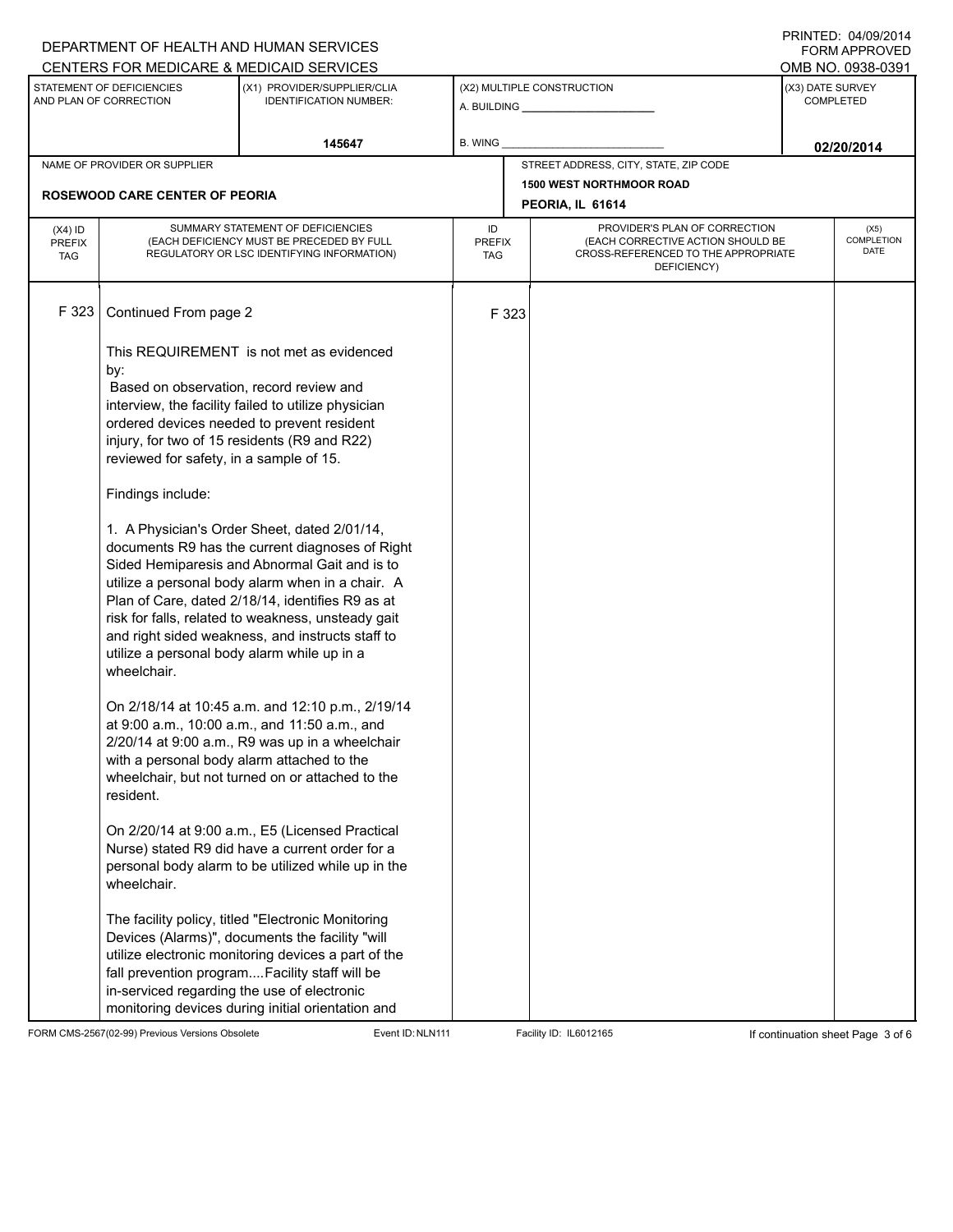|                                          |                                                                                                                                                                                | DEPARTMENT OF HEALTH AND HUMAN SERVICES                                                                                                                                                                                                                                                                                                                                                                                                                                                                                                                                               |                                   |                                                              |                                                                                                                          | <b>FORM APPROVED</b>                                      |  |
|------------------------------------------|--------------------------------------------------------------------------------------------------------------------------------------------------------------------------------|---------------------------------------------------------------------------------------------------------------------------------------------------------------------------------------------------------------------------------------------------------------------------------------------------------------------------------------------------------------------------------------------------------------------------------------------------------------------------------------------------------------------------------------------------------------------------------------|-----------------------------------|--------------------------------------------------------------|--------------------------------------------------------------------------------------------------------------------------|-----------------------------------------------------------|--|
|                                          | CENTERS FOR MEDICARE & MEDICAID SERVICES<br>STATEMENT OF DEFICIENCIES<br>(X1) PROVIDER/SUPPLIER/CLIA<br>AND PLAN OF CORRECTION<br><b>IDENTIFICATION NUMBER:</b>                |                                                                                                                                                                                                                                                                                                                                                                                                                                                                                                                                                                                       |                                   | (X2) MULTIPLE CONSTRUCTION<br>A. BUILDING <b>A.</b> BUILDING |                                                                                                                          | OMB NO. 0938-0391<br>(X3) DATE SURVEY<br><b>COMPLETED</b> |  |
|                                          |                                                                                                                                                                                | 145647                                                                                                                                                                                                                                                                                                                                                                                                                                                                                                                                                                                | B. WING                           |                                                              |                                                                                                                          | 02/20/2014                                                |  |
| NAME OF PROVIDER OR SUPPLIER             |                                                                                                                                                                                |                                                                                                                                                                                                                                                                                                                                                                                                                                                                                                                                                                                       |                                   | STREET ADDRESS, CITY, STATE, ZIP CODE                        |                                                                                                                          |                                                           |  |
|                                          | <b>ROSEWOOD CARE CENTER OF PEORIA</b>                                                                                                                                          |                                                                                                                                                                                                                                                                                                                                                                                                                                                                                                                                                                                       |                                   | <b>1500 WEST NORTHMOOR ROAD</b><br>PEORIA, IL 61614          |                                                                                                                          |                                                           |  |
| $(X4)$ ID<br><b>PREFIX</b><br><b>TAG</b> | SUMMARY STATEMENT OF DEFICIENCIES<br>(EACH DEFICIENCY MUST BE PRECEDED BY FULL<br>REGULATORY OR LSC IDENTIFYING INFORMATION)                                                   |                                                                                                                                                                                                                                                                                                                                                                                                                                                                                                                                                                                       | ID<br><b>PREFIX</b><br><b>TAG</b> |                                                              | PROVIDER'S PLAN OF CORRECTION<br>(EACH CORRECTIVE ACTION SHOULD BE<br>CROSS-REFERENCED TO THE APPROPRIATE<br>DEFICIENCY) | (X5)<br><b>COMPLETION</b><br><b>DATE</b>                  |  |
| F 323                                    | Continued From page 3<br>periodically to ensure appropriate staff are<br>devices should be used."<br>legs bilaterally.<br>sleeves on either arm and R22's skin was<br>exposed. | knowledgeable regarding why, when and how the<br>2. A Physician's Order Sheet, dated 2/01/14,<br>documents R22 is to have protective sleeves on<br>the arms and legs bilaterally at all times, except<br>during hygiene. A Plan of Care, dated 2/04/14,<br>identifies R22 as high risk for skin tears and<br>instructs staff to protect R22's skin at all times<br>and utilize protective sleeves on the arms and<br>On 2/19/14 at 1:20 p.m. and 2:05 p.m. and on<br>2/20/14 at 9:20 a.m., R22 did not have protective                                                                | F 323                             |                                                              |                                                                                                                          |                                                           |  |
| F 520<br>$SS = C$                        | arms after completing morning cares.<br>483.75(0)(1) QAA<br>COMMITTEE-MEMBERS/MEET<br>QUARTERLY/PLANS<br>facility's staff.<br>The quality assessment and assurance             | On 2/20/14 at 9:32 a.m., E2 (Director of Nursing)<br>stated R22 has "very brittle skin" resulting in a<br>history of skin tears and requires the protective<br>sleeves to the arms and legs. E2 indicated staff<br>"forgot" to put the protective sleeves on R22's<br>A facility must maintain a quality assessment and<br>assurance committee consisting of the director of<br>nursing services; a physician designated by the<br>facility; and at least 3 other members of the<br>committee meets at least quarterly to identify<br>issues with respect to which quality assessment | F 520                             |                                                              |                                                                                                                          | 3/25/14                                                   |  |

FORM CMS-2567(02-99) Previous Versions Obsolete Event ID:NLN111 Facility ID: IL6012165 If continuation sheet Page 4 of 6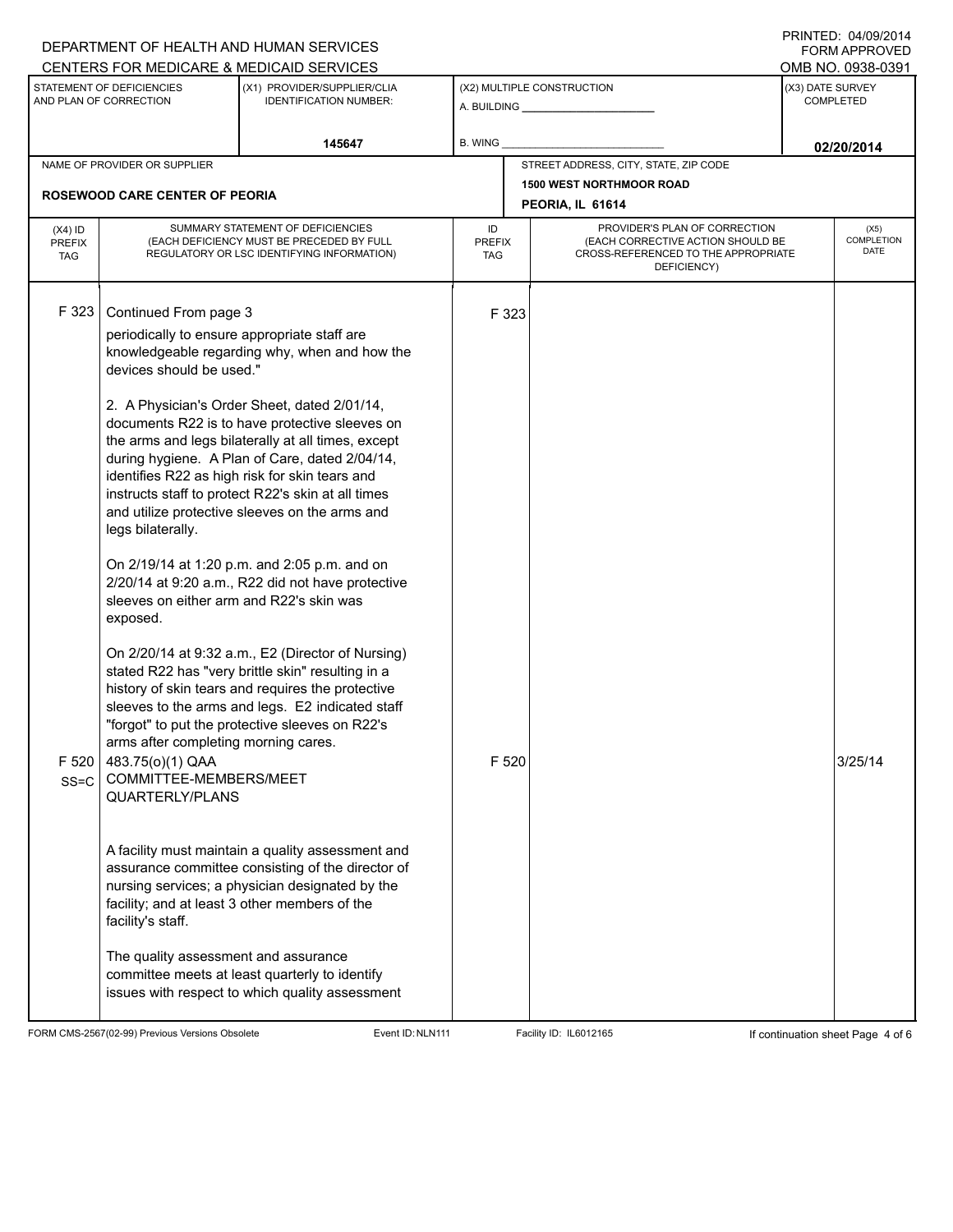|                                          |                                                                                                                                                                                                                                                                                                 | DEPARTMENT OF HEALTH AND HUMAN SERVICES<br>CENTERS FOR MEDICARE & MEDICAID SERVICES                                                                                                                                                                                                                                                                                                                                                                                                                                                                                                                                                                                                                                                                                                                                                                                                                                                                                                                                                                                                                          |                                   |                  |                                                                                                                          |            | FININILU. UHUJIZU I H<br><b>FORM APPROVED</b><br>OMB NO. 0938-0391 |
|------------------------------------------|-------------------------------------------------------------------------------------------------------------------------------------------------------------------------------------------------------------------------------------------------------------------------------------------------|--------------------------------------------------------------------------------------------------------------------------------------------------------------------------------------------------------------------------------------------------------------------------------------------------------------------------------------------------------------------------------------------------------------------------------------------------------------------------------------------------------------------------------------------------------------------------------------------------------------------------------------------------------------------------------------------------------------------------------------------------------------------------------------------------------------------------------------------------------------------------------------------------------------------------------------------------------------------------------------------------------------------------------------------------------------------------------------------------------------|-----------------------------------|------------------|--------------------------------------------------------------------------------------------------------------------------|------------|--------------------------------------------------------------------|
|                                          | STATEMENT OF DEFICIENCIES<br>(X1) PROVIDER/SUPPLIER/CLIA<br>(X2) MULTIPLE CONSTRUCTION<br>AND PLAN OF CORRECTION<br><b>IDENTIFICATION NUMBER:</b>                                                                                                                                               |                                                                                                                                                                                                                                                                                                                                                                                                                                                                                                                                                                                                                                                                                                                                                                                                                                                                                                                                                                                                                                                                                                              |                                   | (X3) DATE SURVEY | <b>COMPLETED</b>                                                                                                         |            |                                                                    |
|                                          |                                                                                                                                                                                                                                                                                                 | 145647                                                                                                                                                                                                                                                                                                                                                                                                                                                                                                                                                                                                                                                                                                                                                                                                                                                                                                                                                                                                                                                                                                       | <b>B. WING</b>                    |                  |                                                                                                                          | 02/20/2014 |                                                                    |
|                                          | NAME OF PROVIDER OR SUPPLIER                                                                                                                                                                                                                                                                    |                                                                                                                                                                                                                                                                                                                                                                                                                                                                                                                                                                                                                                                                                                                                                                                                                                                                                                                                                                                                                                                                                                              |                                   |                  | STREET ADDRESS, CITY, STATE, ZIP CODE                                                                                    |            |                                                                    |
|                                          | <b>ROSEWOOD CARE CENTER OF PEORIA</b>                                                                                                                                                                                                                                                           |                                                                                                                                                                                                                                                                                                                                                                                                                                                                                                                                                                                                                                                                                                                                                                                                                                                                                                                                                                                                                                                                                                              |                                   |                  | <b>1500 WEST NORTHMOOR ROAD</b><br>PEORIA, IL 61614                                                                      |            |                                                                    |
| $(X4)$ ID<br><b>PREFIX</b><br><b>TAG</b> | SUMMARY STATEMENT OF DEFICIENCIES<br>(EACH DEFICIENCY MUST BE PRECEDED BY FULL<br>REGULATORY OR LSC IDENTIFYING INFORMATION)                                                                                                                                                                    |                                                                                                                                                                                                                                                                                                                                                                                                                                                                                                                                                                                                                                                                                                                                                                                                                                                                                                                                                                                                                                                                                                              | ID<br><b>PREFIX</b><br><b>TAG</b> |                  | PROVIDER'S PLAN OF CORRECTION<br>(EACH CORRECTIVE ACTION SHOULD BE<br>CROSS-REFERENCED TO THE APPROPRIATE<br>DEFICIENCY) |            | (X5)<br>COMPLETION<br><b>DATE</b>                                  |
| F 520                                    | Continued From page 4<br>A State or the Secretary may not require<br>compliance of such committee with the<br>requirements of this section.<br>a basis for sanctions.<br>by:<br>three of the last four meetings.<br>Findings include:<br>The facility's quarterly Quality Assurance<br>4/26/13. | and assurance activities are necessary; and<br>develops and implements appropriate plans of<br>action to correct identified quality deficiencies.<br>disclosure of the records of such committee<br>except insofar as such disclosure is related to the<br>Good faith attempts by the committee to identify<br>and correct quality deficiencies will not be used as<br>This REQUIREMENT is not met as evidenced<br>Based on interview and record review, the facility<br>failed to conduct quarterly Quality Assurance<br>Committee meetings with the Director of Nursing<br>and at least three other staff members present in<br>This failure had the potential to affect all 64<br>residents living in certified beds at the facility.<br>Committee meeting attendance records for the<br>last year, provided by E1, Administrator, on<br>02/20/14, indicated that in addition to the Director<br>of Nursing, only one other staff member attended<br>the meeting on 1/28/14 and 10/18/13; and only<br>two other staff members attended the meeting on<br>E1 (Administrator) stated on 2/20/14 at 11:45 AM |                                   | F 520            |                                                                                                                          |            |                                                                    |
|                                          | that the information on the four attendance                                                                                                                                                                                                                                                     |                                                                                                                                                                                                                                                                                                                                                                                                                                                                                                                                                                                                                                                                                                                                                                                                                                                                                                                                                                                                                                                                                                              |                                   |                  |                                                                                                                          |            |                                                                    |

FORM CMS-2567(02-99) Previous Versions Obsolete Event ID:NLN111 Facility ID: IL6012165 If continuation sheet Page 5 of 6